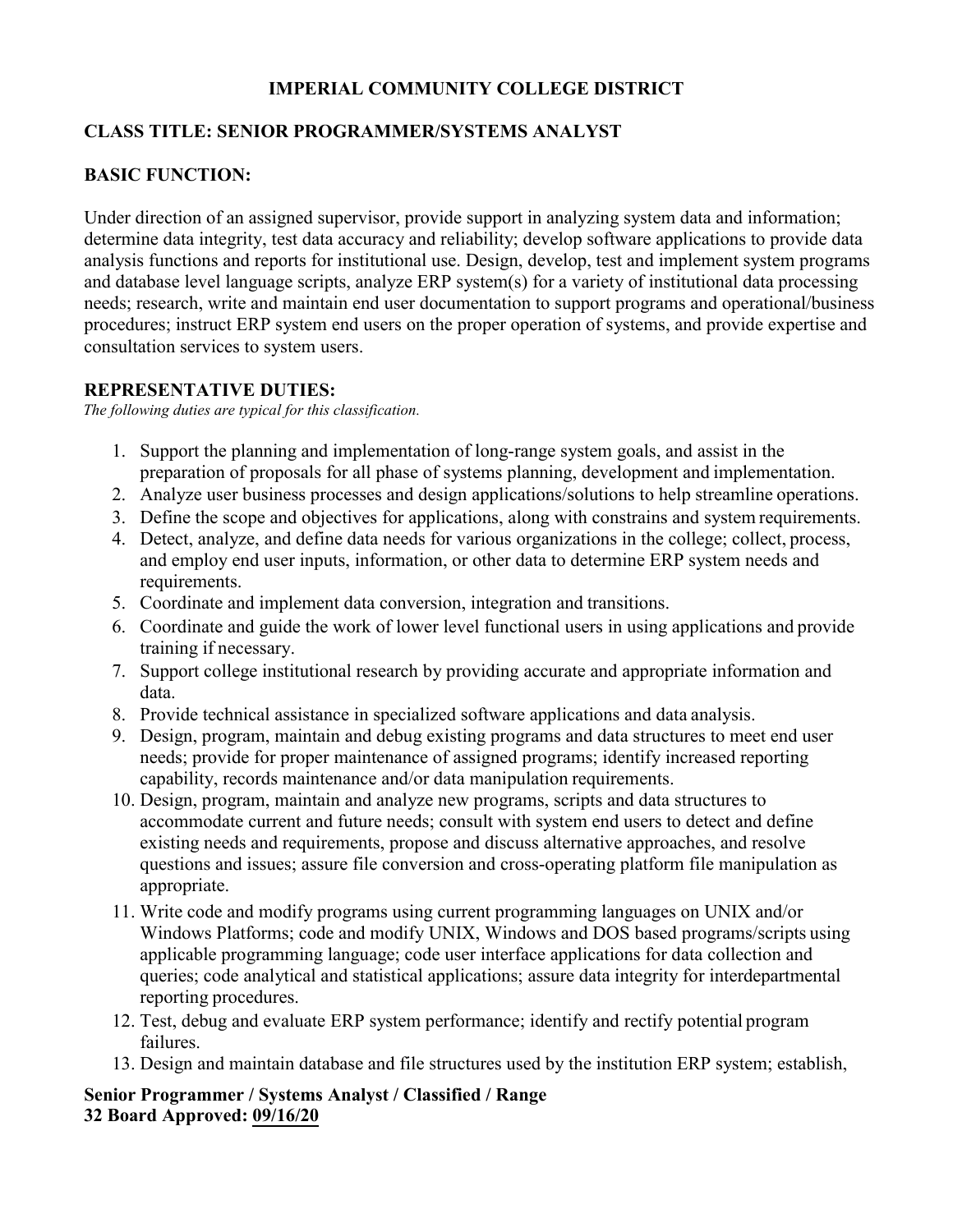link, join and relate data within tables via scripts; maintain flow charts or narrative description of program flow, purpose and operation; examine output data from program operations to verify and assure accuracy and completeness of data.

- 14. Maintain frequent contact with end users from various departments to discuss and analyze ERP system performance and efficiency; consult with end users to discuss desired system data output and user expectations; respond to diverse questions and issues from faculty and staff concerning ERP system processes and business practices.
- 15. Write and maintain ERP system operations documentation for end users and operators and provide training if necessary; assure documentation contains steps to initiate programs and routines to remedy interruptions in program runs.
- 16. Consult with appropriate staff regarding system design, problems and developments and other related matters.
- 17. Provide telephone support, remote assistance, and other help desk functions, to include maintenance of detailed records and reporting of work orders using the institutional work-order management system.
- 18. Maintain system security and protection of confidential information, files, and electronic data.
- 19. Maintain current knowledge of developments, issues and advancements in data processing equipment, software and programming.
- 20. Operate a variety of computer equipment, peripheral devices and test equipment.
- 21. Perform related duties as assigned.

# **KNOWLEDGE AND ABILITIES**

# **Ability to:**

- Diagnose the cause of data inaccuracy.
- Perform software development to construct applications to test data integrity and consistency.
- Perform software development to generate various critical reports for community college use.
- Maintain comprehensive records and provide proper documentation of the applications developed.
- Develop databases, programs and procedures necessary to integrate and/or implement the ERP system(s).
- Test system fully to determine its operational reliability.
- Work with users in identifying their data access/query/reporting needs.
- Perform local problem resolution and/or functional analysis for ERP users.
- Analyze system needs for instructional and administrative functions and develop workable automation solutions.
- Analyze situations accurately and adopt an effective course of action.
- Design and implement system programs/scripts.
- Programming and data structuring/analysis.
- Establish and maintain cooperative and effective working relationships with others.
- Meet schedules and timelines; effectively plan and organize work.

Knowledge of:

• Computer programming techniques to independently analyze, design, develop and maintain effective computer applications.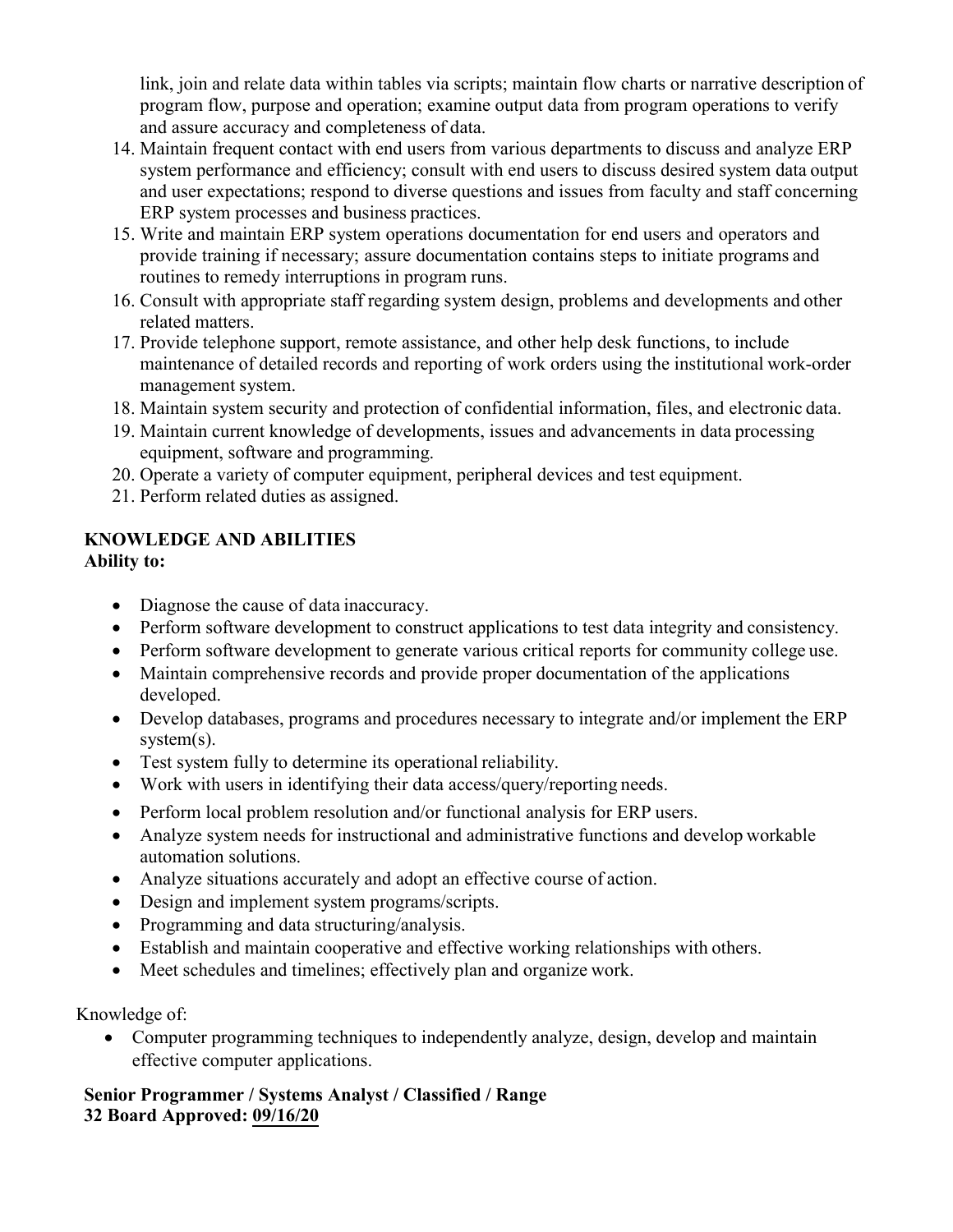- Effective communication skills both orally and written.
- Computer applications.
- Problem solving techniques.

# **EDUCATION AND EXPERIENCE:**

Bachelor's degree from an accredited college or university with major course work in computer science, information technology or a related field and four years of increasingly responsible experience in an Enterprise Resource Planner (ERP) type position or equivalent combined education and experience;

#### *Desired:*

Experience with Ellucian Banner ERP system or similar. Related technical experience in a higher education environment.

# **LICENSES AND OTHER REQUIREMENTS:**

Valid California driver's license.

# **WORKING CONDITIONS:**

ENVIRONMENT: Office environment.

#### PHYSICAL DEMANDS:

Incorporated within one or more of the previously mentioned essential functions of this job description are essential physical requirements. The chart below indicates the percentage of time spent on each of the following essential physical requirements.

| 1.                                                       | Seldom = Less than $25$ percent |                                                                              | 3. | Often = $51-75$ percent                                                |
|----------------------------------------------------------|---------------------------------|------------------------------------------------------------------------------|----|------------------------------------------------------------------------|
| 2.                                                       |                                 | Occasional = $25-50$ percent                                                 | 4. | Very Frequent $= 76$ percent and above                                 |
| $\overline{4}$                                           | a.                              | configurations.                                                              |    | Ability to work at a desk, conference table, or in meetings of various |
|                                                          | $\mathbf{b}$ .                  | Ability to stand for extended periods of time.                               |    |                                                                        |
|                                                          |                                 | Ability to sit for extended periods of time.                                 |    |                                                                        |
| $\frac{4}{\frac{4}{3}}$ c.<br>$\frac{4}{3}$ e.           |                                 | Ability to see for the purpose of reading printed matter.                    |    |                                                                        |
|                                                          |                                 | Ability to hear and understand speech at normal levels.                      |    |                                                                        |
| 4 f.                                                     |                                 | Ability to communicate so others will be able to clearly understand a normal |    |                                                                        |
|                                                          |                                 | conversation.                                                                |    |                                                                        |
|                                                          |                                 | Ability to bend and twist.                                                   |    |                                                                        |
|                                                          |                                 | Ability to lift $25$ pounds.                                                 |    |                                                                        |
| $\frac{1}{2}$ g.<br>$\frac{2}{1}$ h.<br>$\frac{2}{1}$ j. |                                 | Ability to carry $25$ pounds.                                                |    |                                                                        |
|                                                          |                                 |                                                                              |    | Ability to operate office equipment, computer, or related peripherals. |
| $\overline{1}$                                           | k.                              | Ability to reach in all directions.                                          |    |                                                                        |